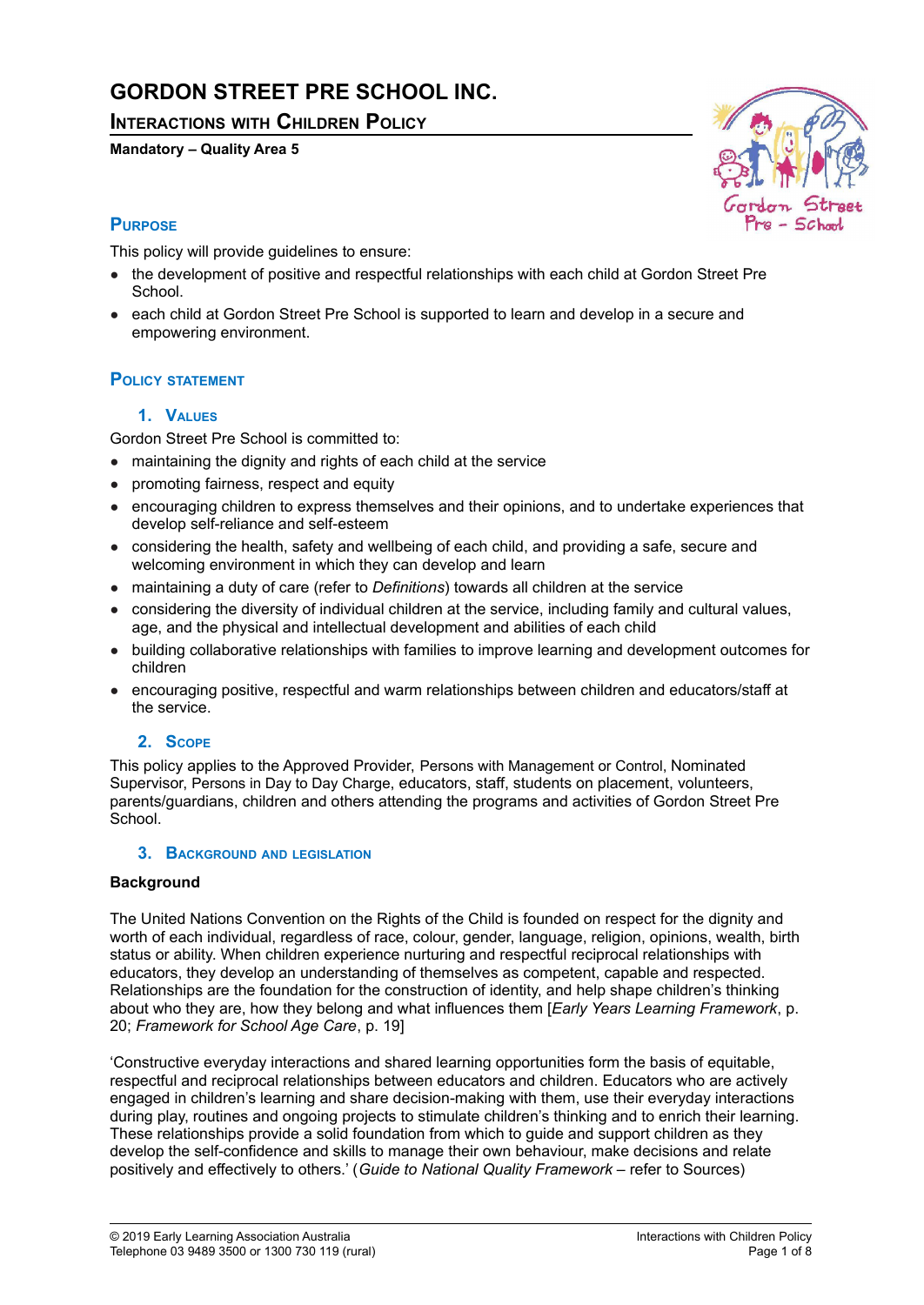Child Safe Standard 7 requires services to have strategies to promote the participation and empowerment of children. When children feel respected and valued, they are much more likely to speak up about issues of safety and wellbeing. Enabling and promoting the participation of children within a service has multiple benefits in addition to enhancing the safety of children, including demonstrating a commitment to upholding the rights of children, checking that what the service is doing is what children want and building the communication and leadership skills of children.

In developing an *Interactions with Children Policy*, early childhood education and care services must review and reflect on the philosophy, beliefs and values of the service, particularly with regard to the relationships with children. The development of this policy should also be informed by the service's *Code of Conduct Policy*.(particularly Attachment 1 – Professional standards for staff).

#### **Legislation and standards**

Relevant legislation and standards include but are not limited to:

- *Charter of Human Rights and Responsibilities Act 2006* (Vic)
- *Children, Youth and Families Act 2005* (Vic)
- *Child Wellbeing and Safety Act 2005* (Vic)
- *Child Wellbeing and Safety Amendment (Child Safe Standards) Act 2015* (Vic)
- *Disability Discrimination Act 1992* (Cth)
- *Education and Care Services National Law Act 2010*
- *Education and Care Services National Regulations 2011*
- *Equal Opportunity Act 2010* (Vic)
- *National Quality Standard*, Quality Area 5: Relationships with Children
	- − Standard 5.1: Respectful and equitable relationships are developed and maintained with each child
	- − Standard 5.2: Each child is supported to build and maintain sensitive and responsive relationships with other children and adults

#### **4. DEFINITIONS**

The terms defined in this section relate specifically to this policy. For commonly used terms e.g. Approved Provider, Nominated Supervisor, Regulatory Authority etc. refer to the *General Definitions* section of this manual.

**Adequate supervision:** (In relation to this policy) **supervision** entails all children (individuals and groups) in all areas of the service, being in sight and/or hearing of an educator at all times including during toileting, sleep, rest and transition routines. Services are required to comply with the legislative requirements for educator-to-child ratios at all times. Supervision contributes to protecting children from hazards that may emerge in play, including hazards created by the equipment used.

Adequate supervision refers to constant, active and diligent supervision of every child at the service. Adequate supervision requires that educators are always in a position to observe each child, respond to individual needs and immediately intervene if necessary. Variables affecting supervision levels include:

- number, age and abilities of children
- number and positioning of educators
- current activity of each child
- areas in which the children are engaged in an activity (visibility and accessibility)
- developmental profile of each child and of the group of children
- experience, knowledge and skill of each educator
- need for educators to move between areas (effective communication strategies).

**Behaviour guidance plan:** A plan that documents strategies to assist an educator in guiding a child with diagnosed behavioural difficulties to self-manage his/her behaviour. The plan is developed in consultation with the Nominated Supervisor, educators, parents/guardians and families, and other professional support agencies as applicable.

#### **Challenging behaviour:** Behaviour that:

- disrupts others or causes disputes between children, but which is part of normal social development
- infringes on the rights of others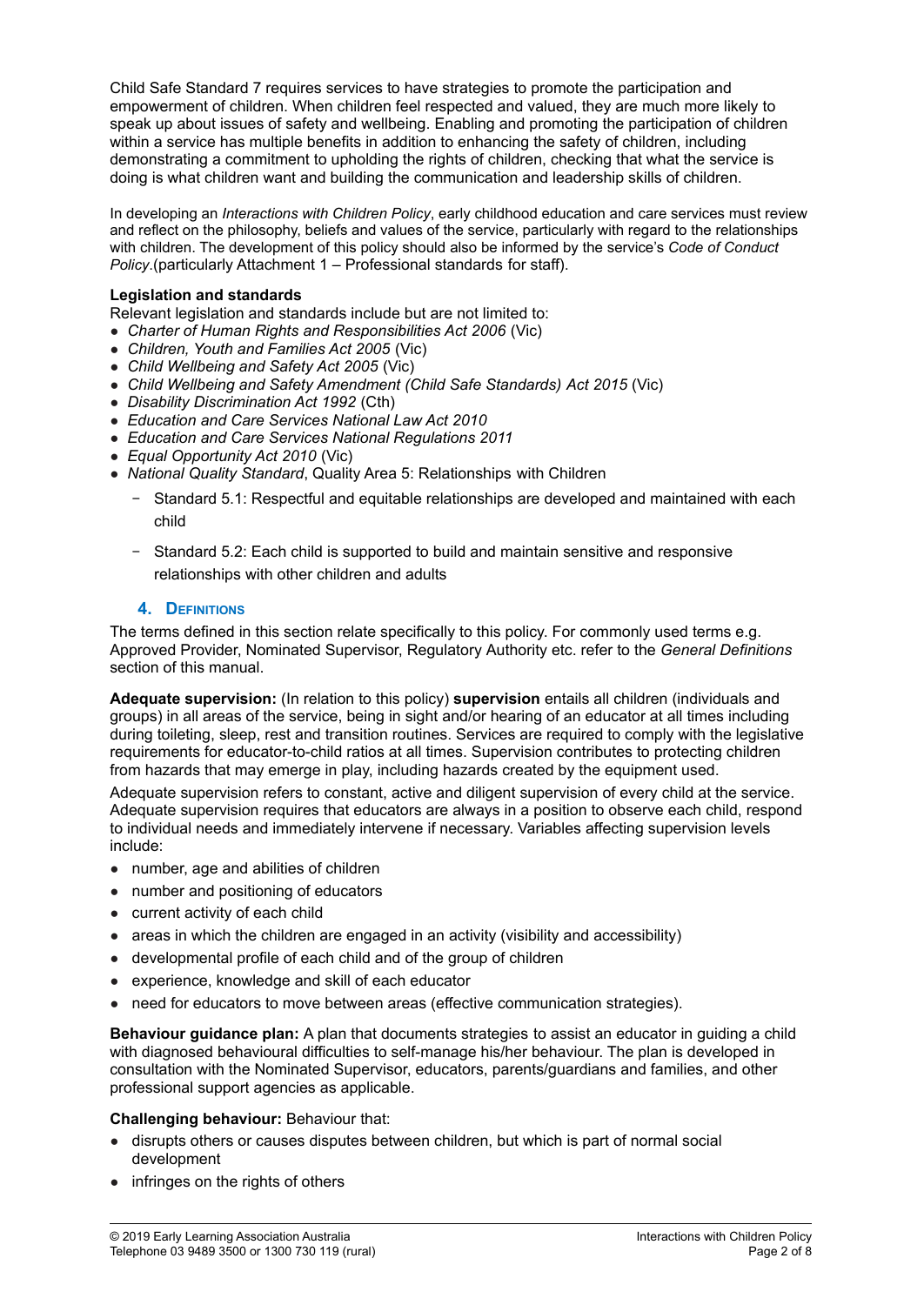- causes harm or risk to the child, other children, adults or living things
- is destructive to the environment and/or equipment
- inhibits the child's learning and relationship with others
- is inappropriate relative to the child's developmental age and background.

**Notifiable complaints**: The Regulatory Authority is required to be notified of a complaint that alleges:

- a serious incident has occurred or is occurring while a child is being educated and cared for by a service
- the National Law and/or National Regulations have been contravened.

Complaints of this nature must be reported by the Approved Provider to the Regulatory Authority within 24 hours of the complaint being made (Section 174(2)(b), Regulation 176(2)(b)). If the Approved Provider is unsure whether the matter is a notifiable complaint, it is good practice to contact DET for confirmation.

Notification of complaints must be submitted within 24 hours through either the NQA IT System portal: <http://www.acecqa.gov.au> or where this is not possible, the Regulatory Authority must be contacted directly.

**Inclusion Support Program:** Funded by the Commonwealth Government to assists services to build their capacity and capability to include children with additional needs in mainstream services; providing them with an opportunity to learn and develop alongside their typically developing peers: <https://www.education.gov.au/>

**Mental health:** In early childhood, a child's mental health is understood as a child's ability to 'experience, regulate and express emotions; form close and secure interpersonal relationships; and explore the environment and learn – all in the context of family, community and cultural expectations for young children. Infant mental health is synonymous with healthy social and emotional development.<https://beyou.edu.au/>

**Preschool Field Officer (PSFO) Program:** The role of the PSFO Program is to support the access and participation of children with additional needs in preschool: [http://www.education.vic.gov.au](http://www.education.vic.gov.au/Pages/default.aspx)

**Serious incident:** A serious incident (regulation 12) is defined as any of the following:

- the death of a child while being educated and cared for at the service or following an incident at the service
- any incident involving serious injury or trauma while the child is being educated and cared for, which
	- a reasonable person would consider required urgent medical attention from a registered medical practitioner; or
	- the child attended or ought reasonably to have attended a hospital e.g. a broken limb\*
- any incident involving serious illness of a child while that child is being educated and cared for by a service for which the child attended, or ought reasonably to have attended, a hospital e.g. severe asthma attack, seizure or anaphylaxis\*.
- \*NOTE: In some cases (for example rural and remote locations) a General Practitioner conducts consultation from the hospital site. Only treatment related to serious injury or illness or trauma are required to be notified, not other health matters.
- any emergency for which emergency services attended. NOTE: This means an incident, situation or event where there is an imminent or severe risk to the health, safety or wellbeing of a person/s at an education and care service. It does not mean an incident where emergency services attended as a precaution.
- a child appears to be missing or cannot be accounted for at the service
- a child appears to have been taken or removed from the service in a manner that contravenes the National Regulations
- a child was mistakenly locked in or out of the service premises or any part of the premises.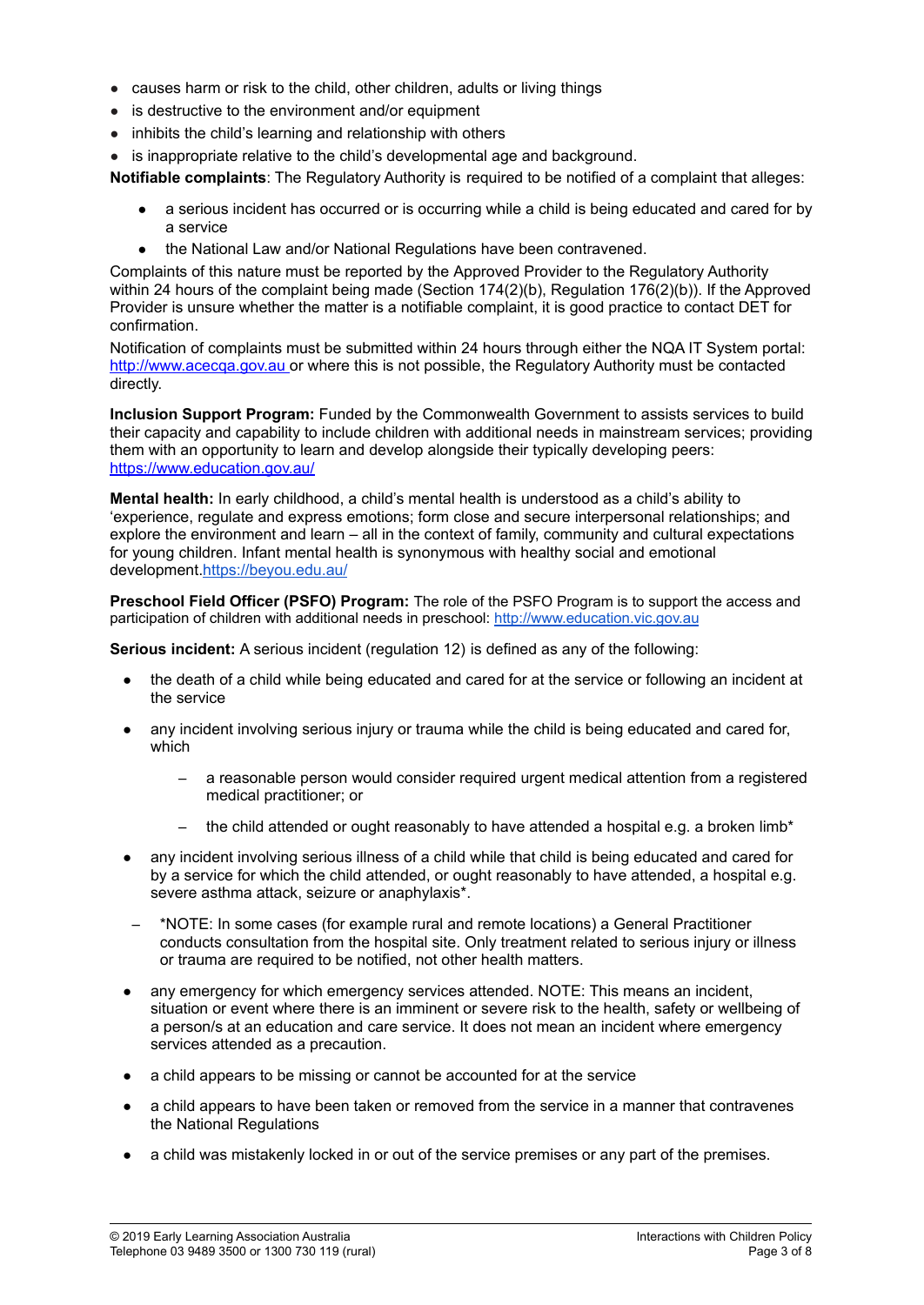Examples of serious incidents include amputation (e.g. removal of fingers), anaphylactic reaction requiring hospitalisation, asthma requiring hospitalisation, broken bone/fractures, bronchiolitis, burns, diarrhoea requiring hospitalisation, epileptic seizures, head injuries, measles, meningococcal infection, sexual assault, witnessing violence or a frightening event.

If the approved provider is not aware that the incident was serious until sometime after the incident, they must notify the regulatory authority within 24 hours of becoming aware that the incident was serious.

Notifications of serious incidents should be made through the NQA IT System portal [\(http://www.acecqa.gov.au](http://www.acecqa.gov.au)). If this is not practicable, the notification can be made initially in whatever way is best in the circumstances.

#### **5. SOURCES AND RELATED POLICIES**

#### **Sources**

- *Behaviour guidance practice note series* (DET): [http://www.education.vic.gov.au](http://www.education.vic.gov.au/Pages/default.aspx)
- *Belonging, Being & Becoming – The Early Years Learning Framework for Australia*: <https://www.education.gov.au/>
- Early Childhood Australia *Code of Ethics*: <http://www.earlychildhoodaustralia.org.au/>
- *Guide to the National Quality Framework*, ACECQA: [www.acecqa.gov.au](http://www.acecqa.gov.au)
- Inclusion Support Program (ISP), Department of Education and Training: <https://www.education.gov.au/>
- Kids Matter, an Australian mental health and well-being initiative set in primary schools and early childhood education and care services: <https://beyou.edu.au/>
- *The Kindergarten Funding Guide* (DET): [http://www.education.vic.gov.au](http://www.education.vic.gov.au/Pages/default.aspx)
- United Nations Convention on the Rights of the Child: <https://www.unicef.org/>
- Victorian Early Years Learning and Development Framework: [http://www.education.vic.gov.au](http://www.education.vic.gov.au/Pages/default.aspx)

#### **Service policies**

- *● Child Safe Environment Policy*
- *● Code of Conduct Policy*
- *● Complaints and Grievances Policy*
- *● Curriculum Development Policy*
- *● Inclusion and Equity Policy*
- *● Occupational Health and Safety Policy*
- *● Privacy and Confidentiality Policy*
- *● Supervision of Children Policy*

## **PROCEDURES**

#### **The Approved Provider and Persons with Management or Control are responsible for:**

- developing and implementing the *Interactions with Children Policy* in consultation with the Nominated Supervisor, other staff and parents/guardians, and ensuring that it reflects the philosophy, beliefs and values of the service
- ensuring parents/guardians, the Nominated Supervisor and all other staff are provided with a copy of the *Interactions with Children Policy* and comply with its requirements
- ensuring the Nominated Supervisor and all other staff are aware of the service's expectations regarding positive, respectful and appropriate behaviour, and acceptable responses and interactions when working with children and families (refer to *Code of Conduct Policy*)
- ensuring children are adequately supervised (refer to *Definitions*) and that educator-to-child ratios are maintained at all times (refer to *Supervision of Children Policy*)
- ensuring the size and composition of groups is considered to ensure all children are provided with the best opportunities for quality interactions and relationships with each other and with adults at the service (Regulation 156(2)). Smaller group sizes are considered optimal
- ensuring educational programs are delivered in accordance with an approved learning framework, are based on the developmental needs, interests and experiences of each child, and take into account the individual differences of each child (refer to *Inclusion and Equity Policy*)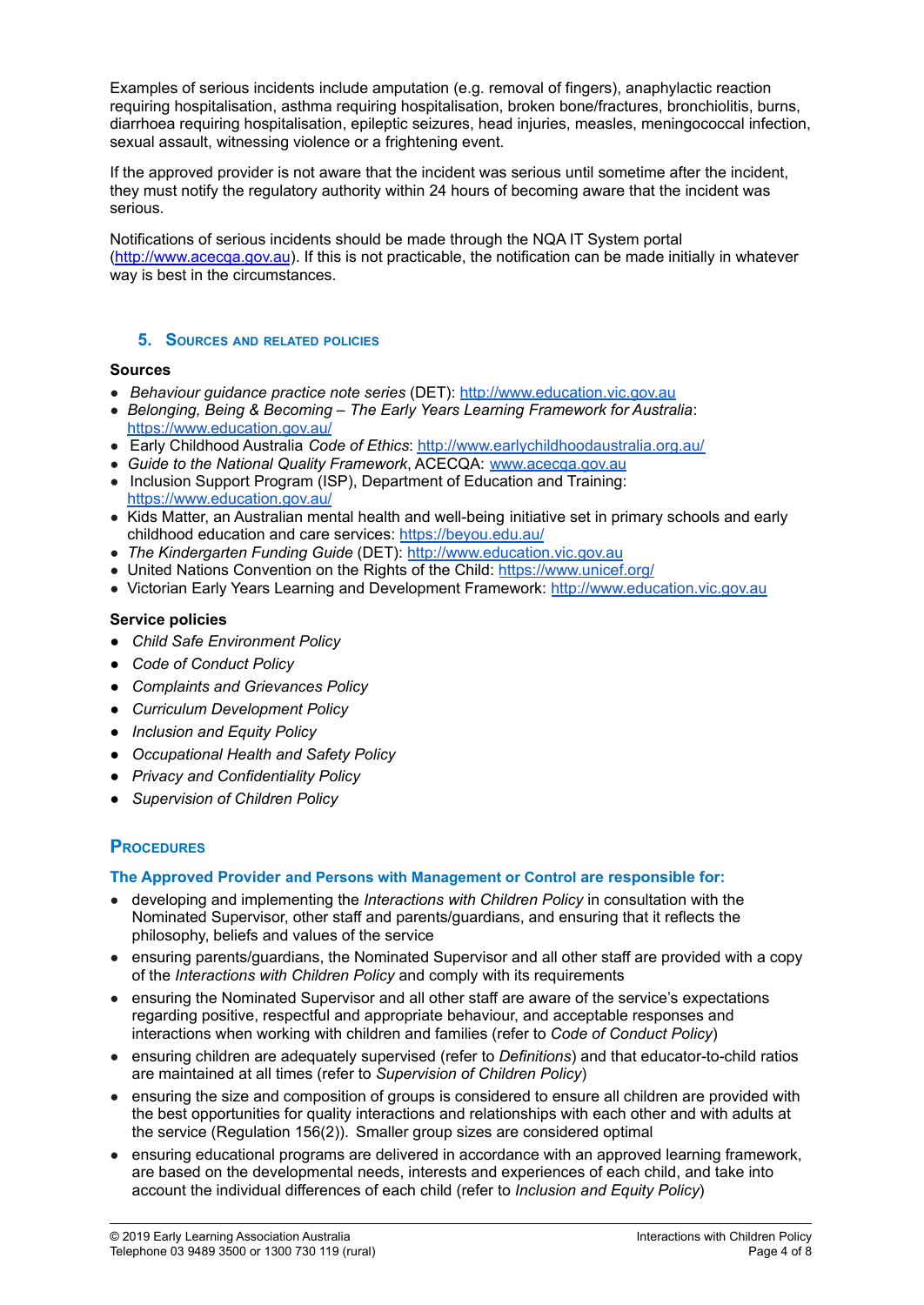- ensuring the educational program contributes to the development of children who have a strong sense of wellbeing and identity, and are connected, confident, involved and effective learners and communicators (Regulation 73) (refer to *Curriculum Development Policy*)
- ensuring that the service provides education and care to children in a way that:
	- − encourages children to express themselves and their opinions
	- − allows children to undertake experiences that develop self-reliance and self-esteem
	- − maintains the dignity and the rights of each child at all times
	- − offers positive guidance and encouragement towards acceptable behaviour
	- − has regard to the cultural and family values, age, and the physical and intellectual development and abilities of each child being educated and cared for (Regulation 155)
- ensure that the service provides children with opportunities to interact and develop positive relationships with each other, and with the staff and volunteers at the service (Regulation 156(1)
- ensuring clear documentation of the assessment and evaluation of each child's:
	- − developmental needs, interests, experiences and program participation
	- − progress against the outcomes of the educational program (Regulation 74) (refer to *Curriculum Development Policy*)
- supporting educators/staff to gain appropriate training, knowledge and skills for the implementation of this policy, including promoting social, emotional and mental health and wellbeing
- ensuring the environment at the service is safe, secure and free from hazards for children (refer to *Child Safe Environment Policy*, *Occupational Health and Safety Policy* and *Supervision of Children Policy*) and promotes the active participation of every child
- ensuring that the Nominated Supervisor and all other staff members at the service who work with children are aware that it is an offence to subject a child to any form of corporal punishment, or any discipline that is unreasonable or excessive in the circumstances (National Law: Section 166)
- promoting collaborative relationships between children/families and educators, staff and other professionals, to improve the quality of children's education and care experiences
- referring notifiable complaints (refer to *Definitions*), grievances (refer to *Definitions*) or complaints that are unable to be resolved appropriately and in a timely manner to the Grievances Subcommittee/investigator (refer to *Complaints and Grievances Policy*)
- informing DET, in writing, within 24 hours of receiving a notifiable complaint (refer to *Definitions*) (Section 174(4), Regulation 176(2)(b))
- notifying DET, in writing, within 24 hours of a serious incident (refer to *Definitions*) occurring at the service (Section 174(4), Regulation 176)
- ensuring that where the service has been notified of a court order prohibiting an adult from contacting an enrolled child, such contact does not occur while the child is on the service premises
- ensuring educators and staff use positive and respectful strategies to assist children to manage their own behaviour, and to respond appropriately to conflict and the behaviour of others
- developing links with and referral pathways to services and/or professionals to support children experiencing social, emotional and behavioural difficulties and their families
- ensuring that there is a behaviour guidance plan developed for a child if educators are concerned that the child's behaviour may put the child themselves, other children, educators/staff and/or others at risk
- ensuring that parents/guardians and other professionals and support agencies (as appropriate) are consulted if an individual behaviour guidance plan has not resolved the challenging behaviour
- consulting with, and seeking advice from, DET if a suitable and mutually agreeable behaviour guidance plan cannot be developed
- ensuring that additional resources are sourced, if required, to implement a behaviour guidance plan
- ensuring that educators/staff at the service are provided with appropriate training to quide the actions and responses of a child/children with challenging behaviour.
- maintaining confidentiality at all times (refer to *Privacy and Confidentiality Policy*).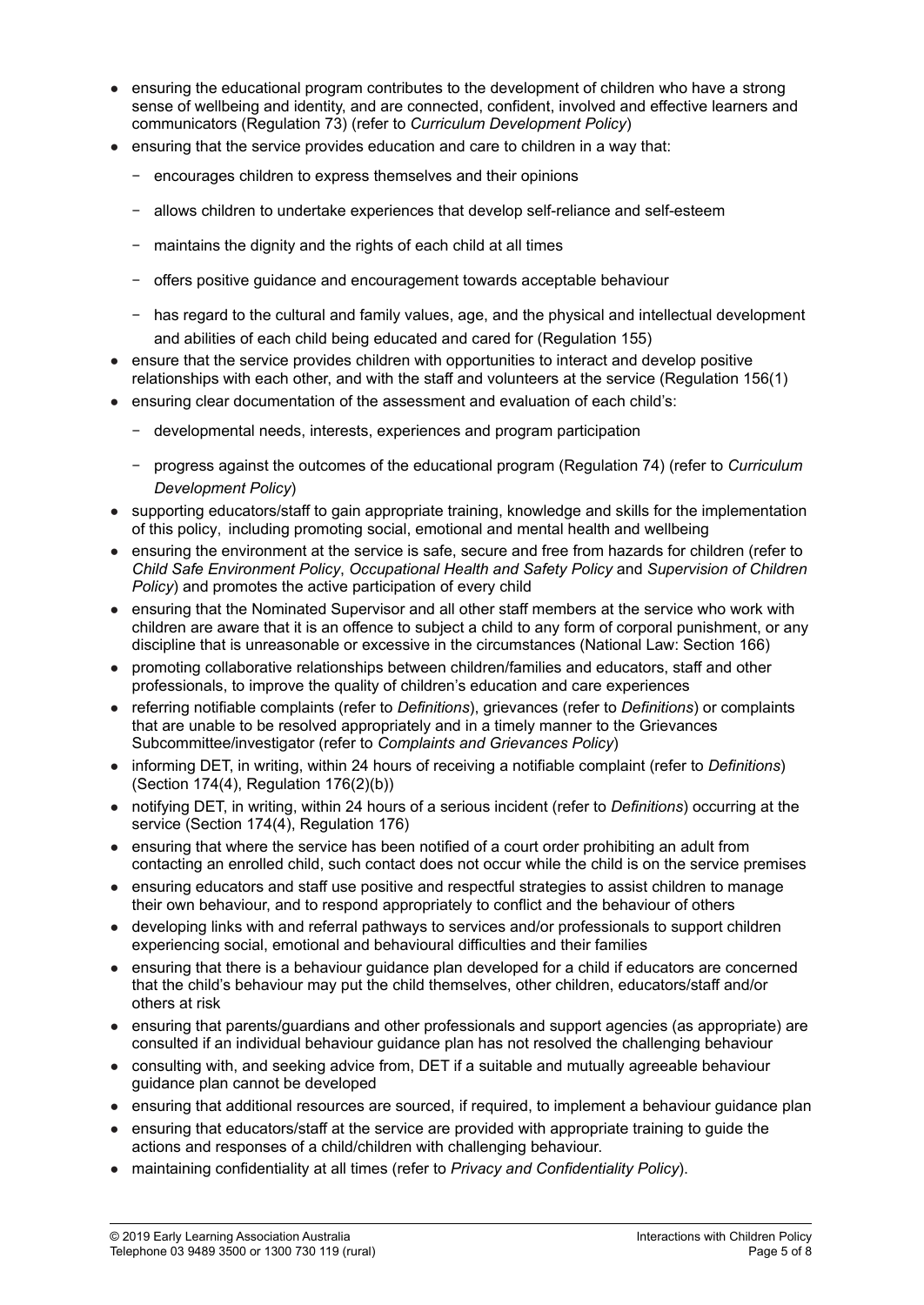#### **The Nominated Supervisor and Persons in Day to Day Charge are responsible for:**

- implementing the *Interactions with Children Policy* at the service
- ensuring educators, staff and parents/guardians have access to the *Interactions with Children Policy* and comply with its requirements
- ensuring all staff are aware of the service's expectations regarding positive, respectful and appropriate behaviour, and acceptable responses and reactions when working with children and families (refer to *Code of Conduct Policy*)
- ensuring children are adequately supervised (refer to *Definitions*), that educator-to-child ratios are maintained at all times (refer to *Supervision of Children Policy*)
- ensuring that the environment is safe, secure and free from hazards (*Child Safe Environment, Supervision of Children Policy* and *Occupational Health and Safety Policy*)
- considering the size and composition of groups when planning program timetables to ensure all children are provided with the best opportunities for quality interactions and relationships with each other and with adults at the service.
- developing and implementing educational programs, in accordance with an approved learning framework, that are based on the developmental needs, interests and experiences of each child, and take into account the individual differences of each child (refer to *Inclusion and Equity Policy*)
- ensuring the educational program contributes to the development of children who have a strong sense of wellbeing and identity, and are connected, confident, involved and effective learners and communicators (refer to *Curriculum Development Policy*)
- ensuring that educators provide education and care to children in a way that:
	- − encourages children to express themselves and their opinions
	- − allows children to undertake experiences that develop self-reliance and self-esteem
	- maintains the dignity and the rights of each child at all times
	- − offers positive guidance and encouragement towards acceptable behaviour
	- − has regard to the cultural and family values, age, and the physical and intellectual development and abilities of each child being educated and cared for
- ensuring clear and straightforward documentation of the assessment and evaluation of each child's:
	- − developmental needs, interests, experiences and program participation
	- − progress against the outcomes of the educational program (Regulation 74) (refer to *Curriculum Development Policy*)
- organising appropriate training for all staff to assist with the implementation of this policy
- ensuring all staff members at the service who work with children are aware that it is an offence to subject a child to any form of corporal punishment, or any discipline that is unreasonable or excessive in the circumstances (National Law: Section 166)
- ensuring that procedures are in place for effective daily communication with parents/guardians to share information about children's learning, development, interactions, behaviour and relationships
- informing the Approved Provider of any notifiable complaints (refer to *Definitions*) or serious incidents (refer to *Definitions*) at the service, prior to the end of that session.
- ensuring that where the service has been notified of a court order prohibiting an adult from contacting an enrolled child, such contact does not occur while the child is on the service premises
- ensuring educators and staff use positive and respectful strategies to assist children to manage their own behaviour, and to respond appropriately to conflict and the behaviour of others
- developing the behaviour quidance plan in consultation with the Approved Provider, educators and the parents/guardian of the child, and other professionals and services as appropriate
- supporting educators by assessing skills and identifying additional training needs in the area of behaviour guidance
- investigating the availability of extra assistance, financial support or training, by contacting the regional Preschool Field Officer (refer to *Definitions*), specialist children's services officers from DET or other agencies working with the child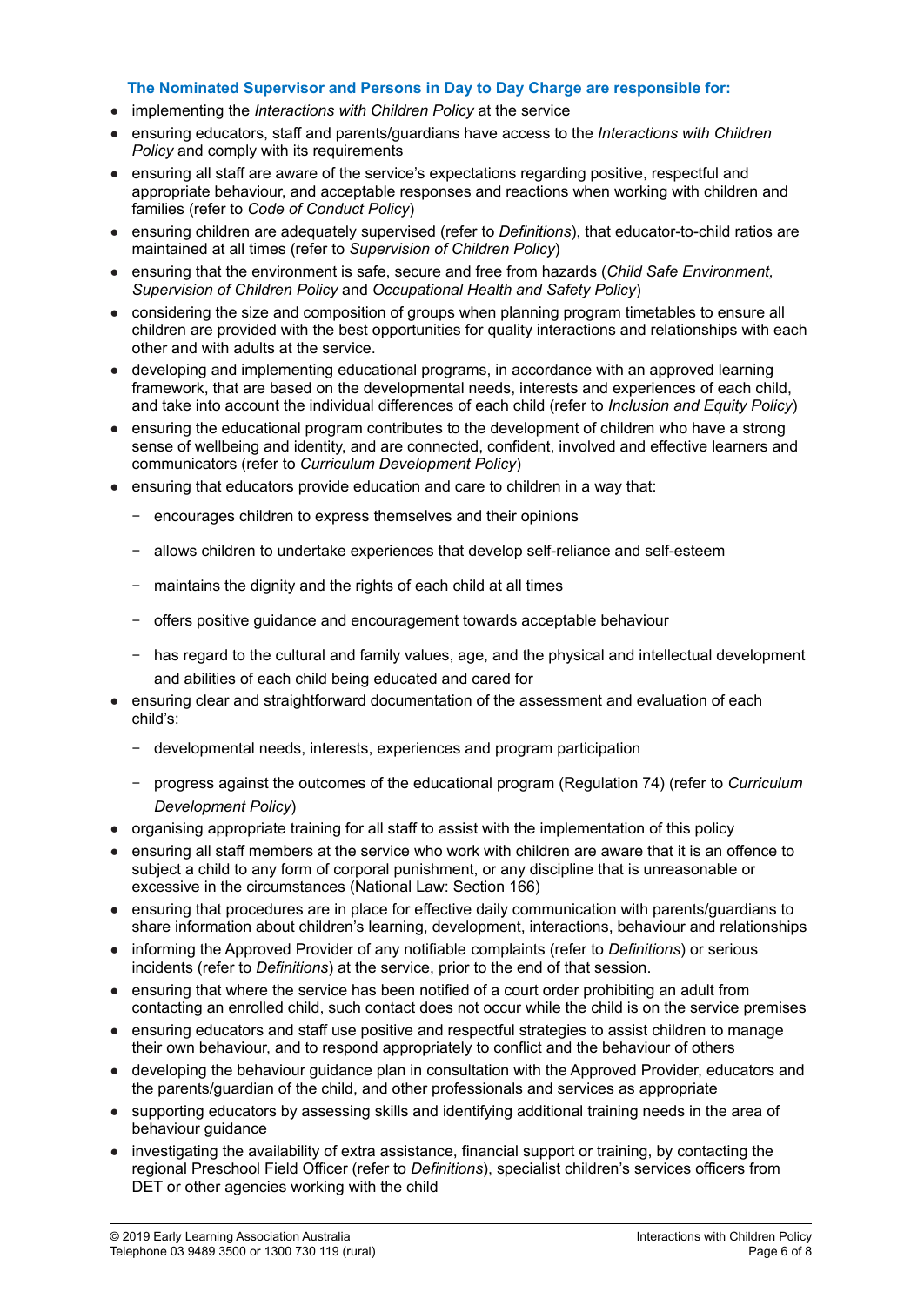- setting clear timelines for review and evaluation of the behaviour guidance plan.
- providing information, ideas and practical strategies to families, educators and staff on a regular basis to promote and support health and wellbeing in the service and at home
- co-operating with other services and/or professionals to support children and their families, where required
- maintaining confidentiality at all times (refer to *Privacy and Confidentiality Policy*).

## **All other staff are responsible for:**

- assisting with the development and implementation of the *Interactions with Children Policy*, in consultation with the Approved Provider, Nominated Supervisor, parents/guardians and families
- providing access to the *Interactions with Children Policy* for parents/guardians and families
- complying with the requirements of the *Interactions with Children Policy*
- being aware of service expectations regarding positive, respectful and appropriate behaviour, and acceptable responses and reactions when working with children and families (refer to *Code of Conduct Policy*)
- providing adequate supervision of children at all times (refer to *Definitions* and *Supervision of Children Policy*)
- communicating and working collaboratively with parents/guardians and families in relation to their child's learning, development, interactions, behaviour and relationships
- delivering educational programs, in accordance with an approved learning framework, that are based on the developmental needs, interests and experiences of each child, and take into account the individual differences of each child (refer to *Inclusion and Equity Policy*)
- delivering programs that develop a sense of wellbeing and identity, connection to community, and provide skills for lifelong learning in all children (refer to *Curriculum Development Policy*)
- providing education and care to children in a way that:
	- − encourages children to express themselves and their opinions
	- − allows children to undertake experiences that develop self-reliance and self-esteem
	- − maintains the dignity and the rights of each child at all times
	- − offers positive guidance and encouragement towards acceptable behaviour
	- − has regard to the cultural and family values, age, and the physical and intellectual development and abilities of each child being educated and cared for
- developing warm, responsive and trusting relationships with children that promote a sense of security, confidence and inclusion
- supporting each child to develop responsive relationships, and to work and learn in collaboration with others
- using positive and respectful strategies to assist children to manage their own behaviour, and to respond appropriately to conflict and the behaviour of others
- assisting the Nominated Supervisor to develop a behaviour guidance plan in consultation with parents/guardians and other professionals as appropriate
- implementing a behaviour guidance plan and incorporating identified strategies and resources into the service program
- undertaking relevant training that will enable them to guide children who exhibit challenging behaviour
- maintaining ongoing communication and consultation with parents/guardians
- providing regular progress reports to the Approved Provider and Nominated Supervisor on the implementation and effectiveness of the agreed strategies contained in an individual behaviour guidance plan
- documenting assessments and evaluations for each child to inform the educational program (Regulation 74)
- being aware that it is an offence to subject a child to any form of corporal punishment, or any discipline that is unreasonable or excessive in the circumstances
- maintaining confidentiality at all times (refer to *Privacy and Confidentiality Policy*).